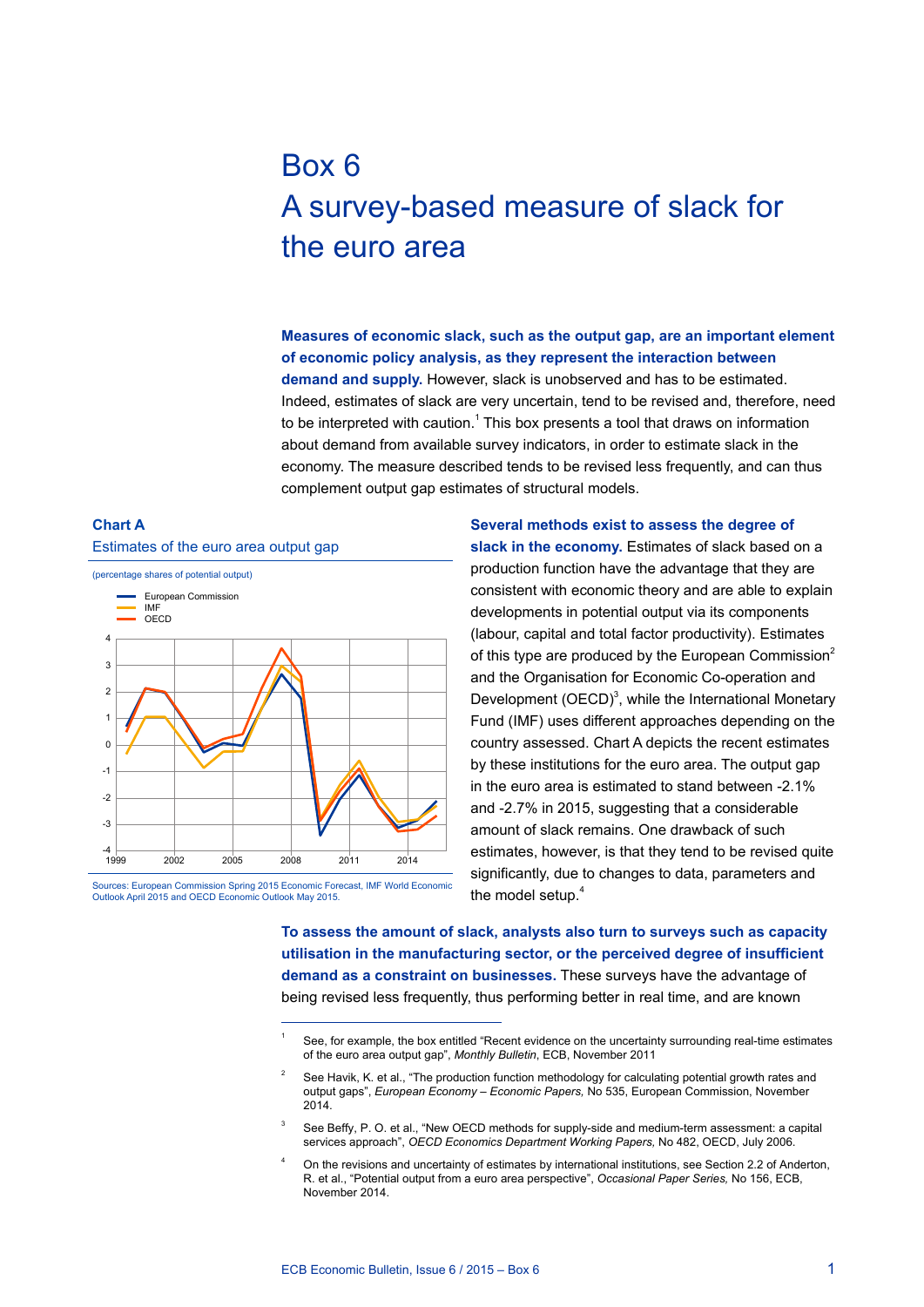#### **Chart B**

### Capacity utilisation and demand limiting production in manufacturing

#### (percentage point deviations from historical average) -20  $-10$ 0 20 10 40 30 —| 12−<br>1999  $-9$ -6 -3  $\overline{0}$ 3 6 capacity utilisation in manufacturing (left-hand side) insufficient demand in manufacturing (right-hand side) 1999 2002 2005 2008 2011 2014 (percentage shares of total responses) 70 60 50 40 30  $20$ 10  $\mathbf 0$ manufacturing construction services 1999 2002 2005 2008 2011 2014

**Chart C**

Insufficient demand limiting production

Source: European Commission.

Source: European Commission.

for better identifying turning points in the cycle. Survey indicators are also released with a short delay following the reference period. However, survey measures based on manufacturing capture less than a fifth of the economy and do not take into account the development of slack in the labour market. Surveys of capacity utilisation or insufficient demand in manufacturing indicate that, in mid-2015, slack in the euro area is close to its historical average (see Chart B).

## **A new survey-based measure of slack maps the results of the European Commission's "factors limiting production" survey to GDP dynamics.** In this survey, managers are asked about the main factors currently limiting their production. The answer "insufficient demand limiting production" was selected as the indicator



Sources: ECB staff calculations, European Commission Spring 2015 Economic Forecast, IMF World Economic Outlook April 2015 and OECD Economic Outlook May 2015. Note: The grey area represents a +/-2 standard deviation uncertainty band around the survey-based measure.

of slack for the model. The survey indicator, which combines information on the manufacturing, construction and services sectors, where available (see Chart C), is used in a bivariate unobserved components model. In the model, actual output is equal to the sum of (unobserved) trend output and the measure of slack. The growth rate of trend output is modelled as a random walk, and slack is determined by developments in the aggregate survey indicator.

**For most of the period since 1999, the survey-based measure shows an estimate of slack similar to the latest estimates by the European Commission, the OECD and the IMF.** However, according to the surveybased measure, the amount of slack in the period 2014-15 is declining relatively fast. As a result, the amount of slack according to this measure is currently smaller than that estimated by international institutions (see Chart D). Since the survey-based measure draws